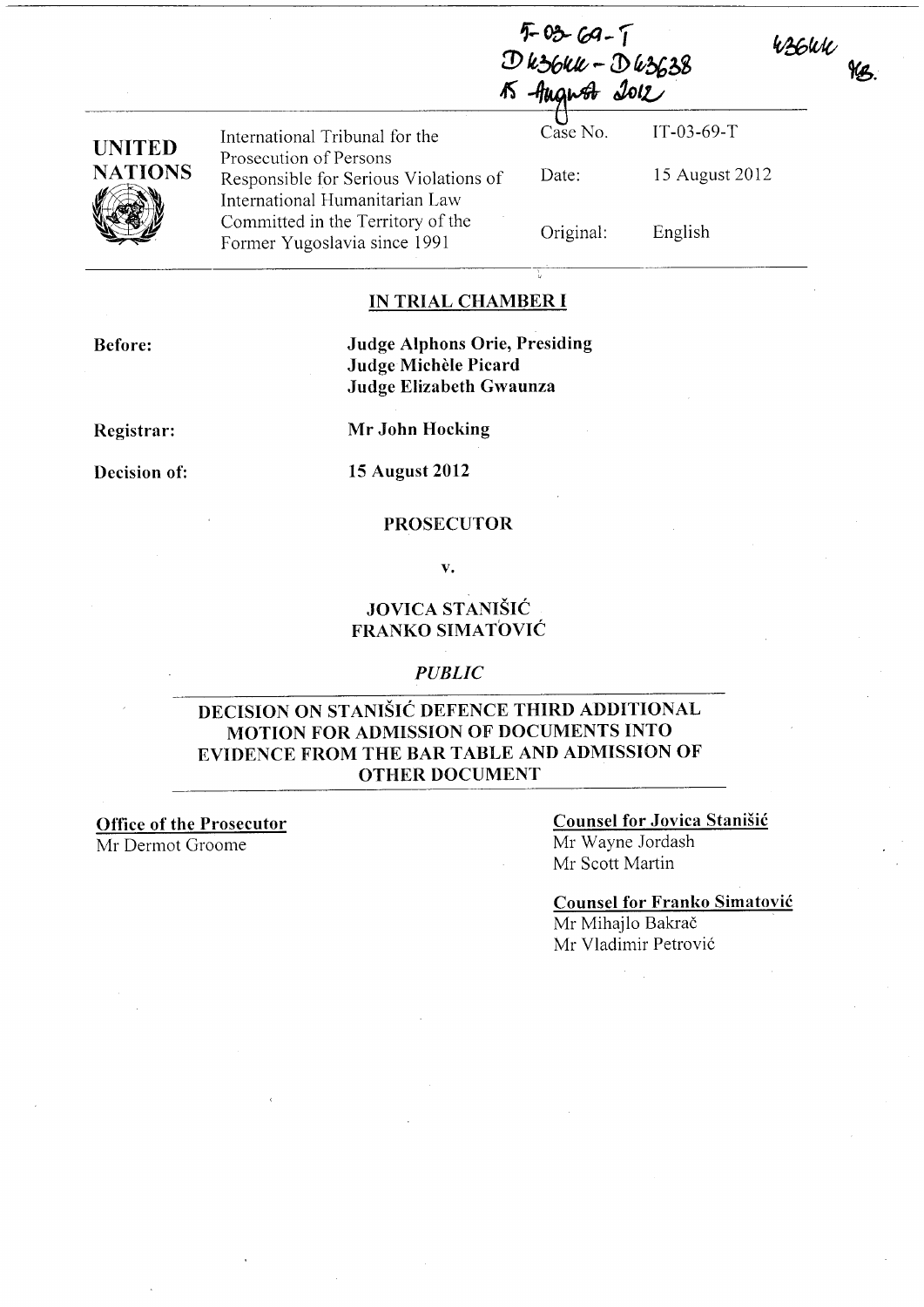$4,360.2$ 

# **l. PROCEDURAL HISTORY**

l. On 4 June 2012, the Stanišić Defence ("Defence") filed its third additional motion for admission of documents into evidence from the bar table ("Motion") requesting the admission into evidence of 13 excerpts of annual reports of the DB ("Excerpts").<sup>1</sup>

2. On 22 June 2012, the Prosecution filed its ·response to the Motion ("Response"), opposing the admission of the Excerpts? Through an informal communication on 3 July 2012, the Chamber granted the Prosecution until 20 July 2012 to file a further response. On 20 July 2012, the Prosecution filed its further response, elaborating on its reasons for opposing the admission of the Excerpts ("Further Response").<sup>3</sup> On 30 July 2012, the Defence filed a request for leave to reply to the Further Response, which included the reply itself ("Reply").<sup>4</sup> Leave is hereby granted and the Reply has been taken into consideration. The Simatović Defence did not respond to the Motion.

3. - The document that has been marked for identification under the number D277 ("MFI D277") was tendered in court by the Defence on 30 June 2011.<sup>5</sup> Given that it is an excerpt from DB reports which are similar in nature to those referenced in the Motion, the Chamber will decide upon its admission in the present decision.<sup>6</sup>

# **II. SUBMISSIONS OF** THE **PARTIES**

4. The Defence submits that whilst it had previously requested the admission of a number of excerpts from annual progress and programme orientation reports of the DB and several of its centres for the time period 1991-1995, the Defence only received the Excerpts from the National Council at the beginning of February 2012.7 This was subsequent to the Rule 54 *bis* hearing of21 November 2011, whereby an agreement was concluded with the Serbian Government that both parties would be permitted to review the documents as a whole and select specific portions.<sup>8</sup> The

Confidential Annex A: First Bar Table Chart (DB), pp. 1, 3-4, 7-10, 12-13, 89, 100, 144-146; Motion, para. 5.

Motion, para. 7.

Stanišić Third Additional Motion for Admission of Documents into Evidence Through the Bar Table, 4 June 2012 (Confidential with Confidential Annex), para. l.

Prosecution Response to Stanišić Third Additional Motion for Admission of Documents into Evidence Through the Bar Table with Confidential Annex A, 22 June 2012 (Confidential with Confidential Annex), para. l. At the Housekeeping Session on 12 June 2012, the Trial Chamber indicated that the Prosecution Response would be due by 22 June, see T. 20154.

Prosecution Further Response Regarding Stanišić Third Additional Motion for Admission of Documents into Evidence through the Bar Table, 20 July 2012 (Confidential).

Stanišić Defence Application for Leave to Reply to the Prosecution Further Response Regarding Stanišić Third Additional Motion for Admission of Documents into Evidence through the Bar Table, 27 July 2012.

T.1244.

T. 20115. MFI 0277 is excerpted from the same report as five of the Excerpts which are the subject of the Motion, namely those bearing Rule 65 *ter* nos 1000377.1-1000377.5.

Stanišić Motion for Admission of Documents from the Bar Table, 17 February 2012 ("Bar Table Motion"),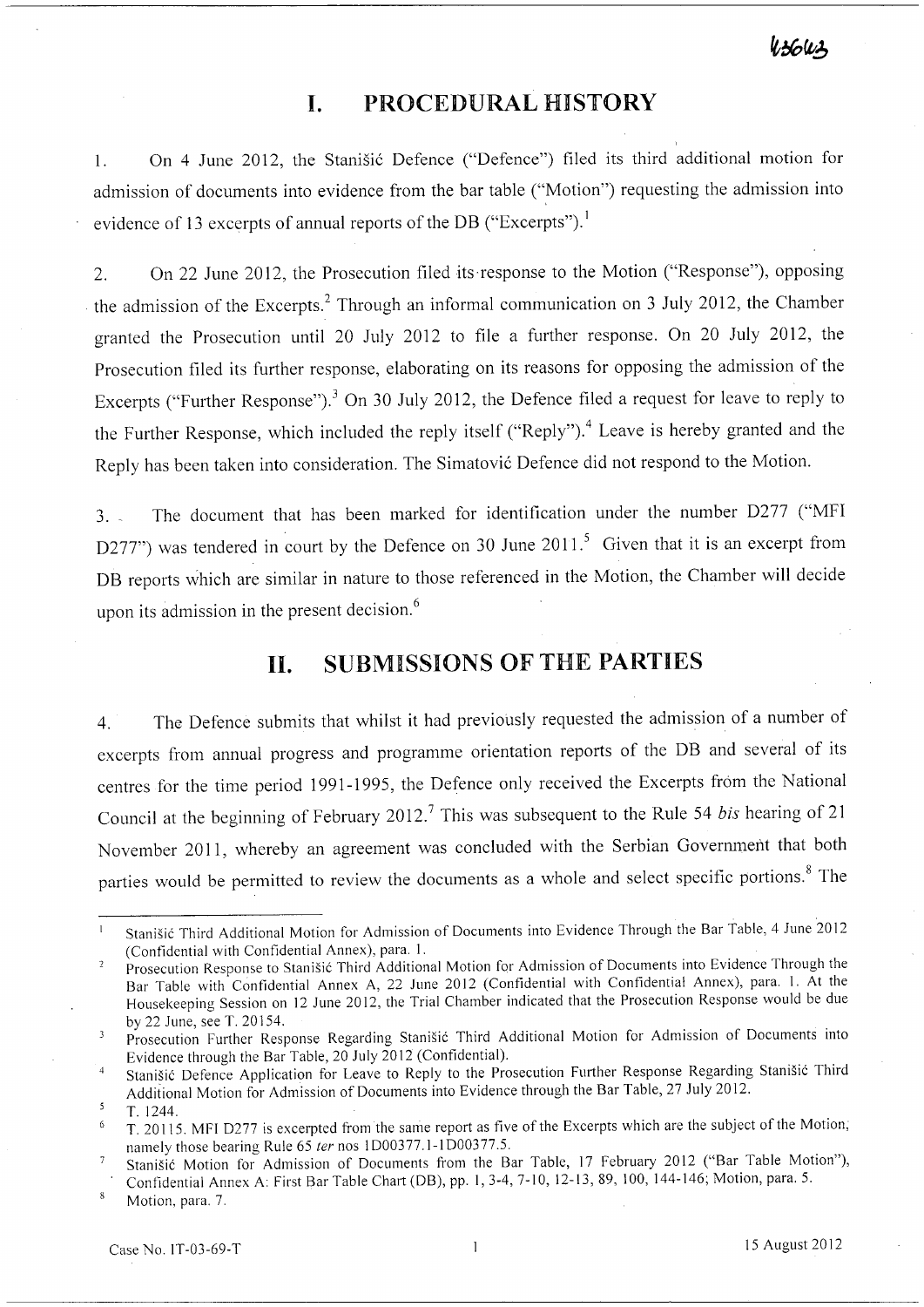Defence submits that it is under no obligation to acquire the entire document from which excerpts have been taken and disclose them to the Prosecution, especially in light of the fact that the Serbian . Government did not permit the Defence to take possession of the full records.<sup>9</sup>

5. The Defence submits that the Excerpts are relevant, probative, and sufficiently reliable for their admission into evidence.<sup>10</sup> The Defence states that it has selected only the most relevant sections that contain additional and highly probative information and has precisely indicated the . exact information contained in each document upon which the Defence seeks to rely, together with the documents' place within the Defence case.<sup>11</sup> In relation to MFI D277, as to provenance, the Defence submits that it received the document from the Serbian Government and that the document meets the standard of reliability.<sup>12</sup> It also submits that the possible existence of contextualising or additionally relevant information in the larger report does not affect the relevance or reliability of the excerpt itself as far as its admission into evidence is concerned.<sup>13</sup>

6. The Prosecution objects to the Motion, stating that the Excerpts are not on the Defence Rule *65* fer exhibit list and that they originate from larger reports which have not been disclosed to the Prosecution.<sup>14</sup> The Prosecution submits that whilst the Defence received the Excerpts on 31 January 2012, it did not disclose them until June 2012, thus depriving the Prosecution of the ability to use or contextualise them with Defence witnesses that testified after January 2012.<sup>15</sup> The Prosecution argues that the Serbian Security Information Agency was not reluctant to produce the entire documents, and that it was the Defence which selected what it felt was relevant instead of requesting the complete documents.<sup>16</sup> Further, the Prosecution argues that by not requesting the entire documents, the Defence has sought to avoid its disclosure obligations and the potential negative consequences of its procedural choices. 17 The Prosecution criticises the selections made by the Defence as creating a misleading impression, since they consist of paragraphs taken from various pages.<sup>18</sup> In relation to MFI D277, the Prosecution objects to admission, arguing that although it has received information as to provenance, such excerpted material is potentially misleading, is of low probative value, and is not reliable.<sup>19</sup> The Prosecution requests that the Defence should acquire the entire document from which it had been taken in order for the

- $\mathfrak{g}$ Motion, paras 6-10.
- <sup>10</sup> 'Motion, paras 1, 5, 12-13.<br><sup>11</sup> Motion, para. 12.
- 
- $12$  T. 15141-15142, 18708.
- $13$  T. 18703-18706
- <sup>14</sup> Response, para. 1, Confidential Annex A, pp.
- <sup>15</sup> Response, paras 13-14; Confidential Annex A, pp.
- <sup>16</sup> Response paras 15-16.
- $17$  Response, para. 18.

 $^{19}$  T. 18702-18703.

<sup>18</sup>Response, para. 19, Confidential Annex A, pp. 1-30; Further Response, paras 4-6.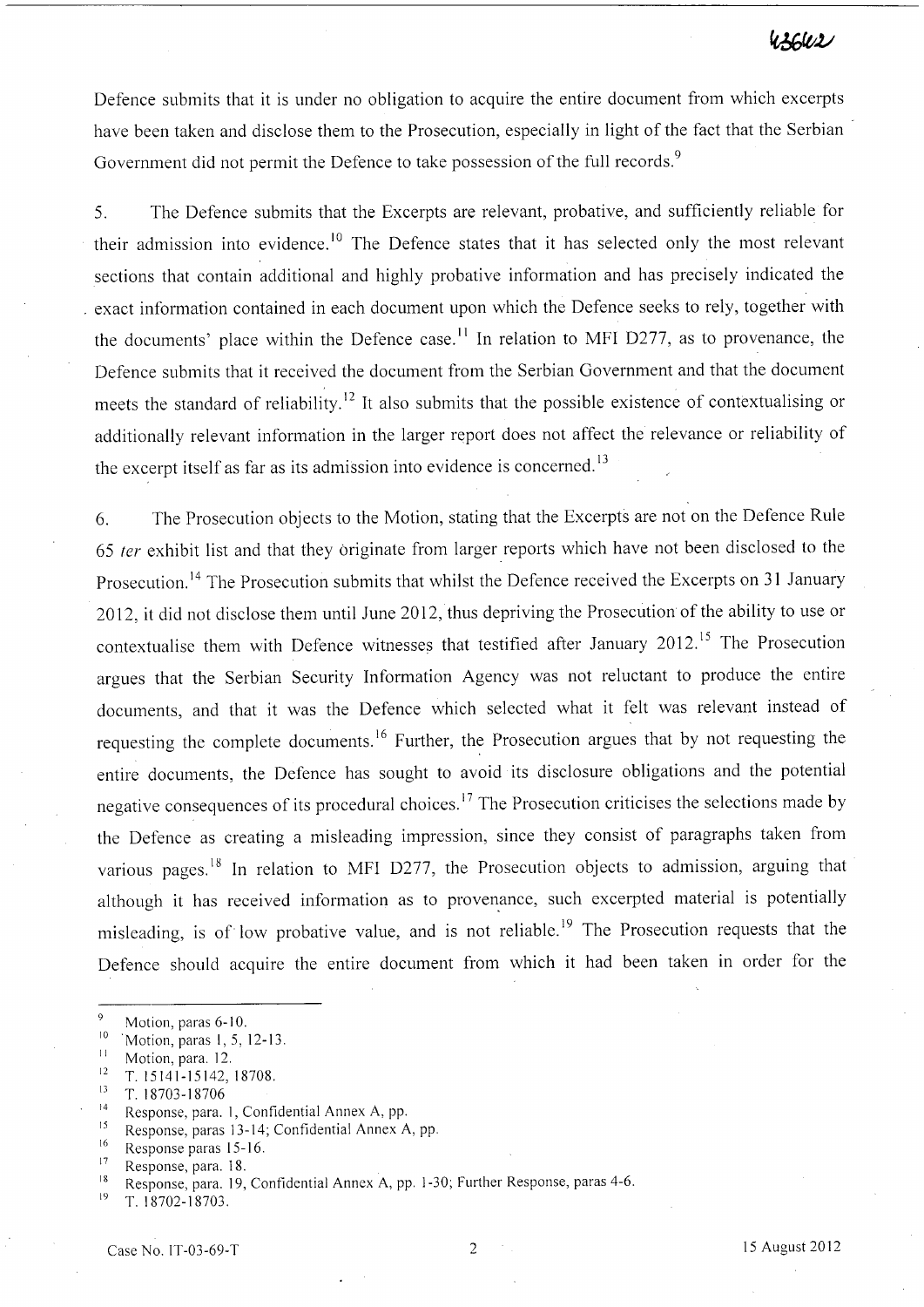Prosecution to review the document and select additional excerpts to contextualise those tendered by the Defence.<sup>20</sup>

# **III. APPLICABLE LAW**

7. The Chamber recalls and refers to the applicable law governing the admission of documents' from the bar table as set out in a previous decision.<sup>21</sup>

## **IV. DISCUSSION**

#### *Excerpts*

8. Through the Motion, the Defence seeks the admission of 13 excerpts from annual progress and programme reports of the DB for the period from  $1991-1995$ .<sup>22</sup> The Chamber has previously determined that excerpts may be admissible, provided the parties have access to the source document for purposes of contextualisation.<sup>23</sup> This is of particular importance when the tendering party seeks to draw a negative inference from the excerpt.<sup>24</sup> An excerpt should be sufficiently autonomous to be intelligible, independent of its source document. <sup>25</sup>

9. The Prosecution objects to the admission of the Excerpts given that the Defence has tendered them at this late stage of the proceedings.<sup>26</sup> The Chamber notes that the Defence failed to request addition of the Excerpts to the 65 *ter* list upon receipt in January 2012. However, the Prosecution acknowledges that it has been on notice since January 2012 that the Defence had not requested the full report from the Serbian Government, but, instead had sought further excerpts which it would seek to tender.<sup>27</sup> The Defence also stated in a bar table motion of 17 February 2012 that it was in the process of having documents translated which may lead to further bar' table

27 Response, para. 5.

 $20$  T. 18702-18703.

<sup>&</sup>lt;sup>21</sup> First Decision on Stanišić Defence Bar Table Motion of 17 February 2012, 23 May 2012, paras 9-10.

<sup>&</sup>lt;sup>22</sup> Motion, para. 5. While the Defence refers to 17 excerpts in the Motion, there are in fact only 13 excerpts listed in the annex to the Motion.

 $23$  T. 20150-20151.

<sup>24</sup>**T. 20151.** 

<sup>&</sup>lt;sup>25</sup> Decision on the Prosecution's Revised First Motion for Admission of Exhibits From the Bar Table, 3 February 2011, para. 15.

<sup>26</sup> Response, paras 13-14.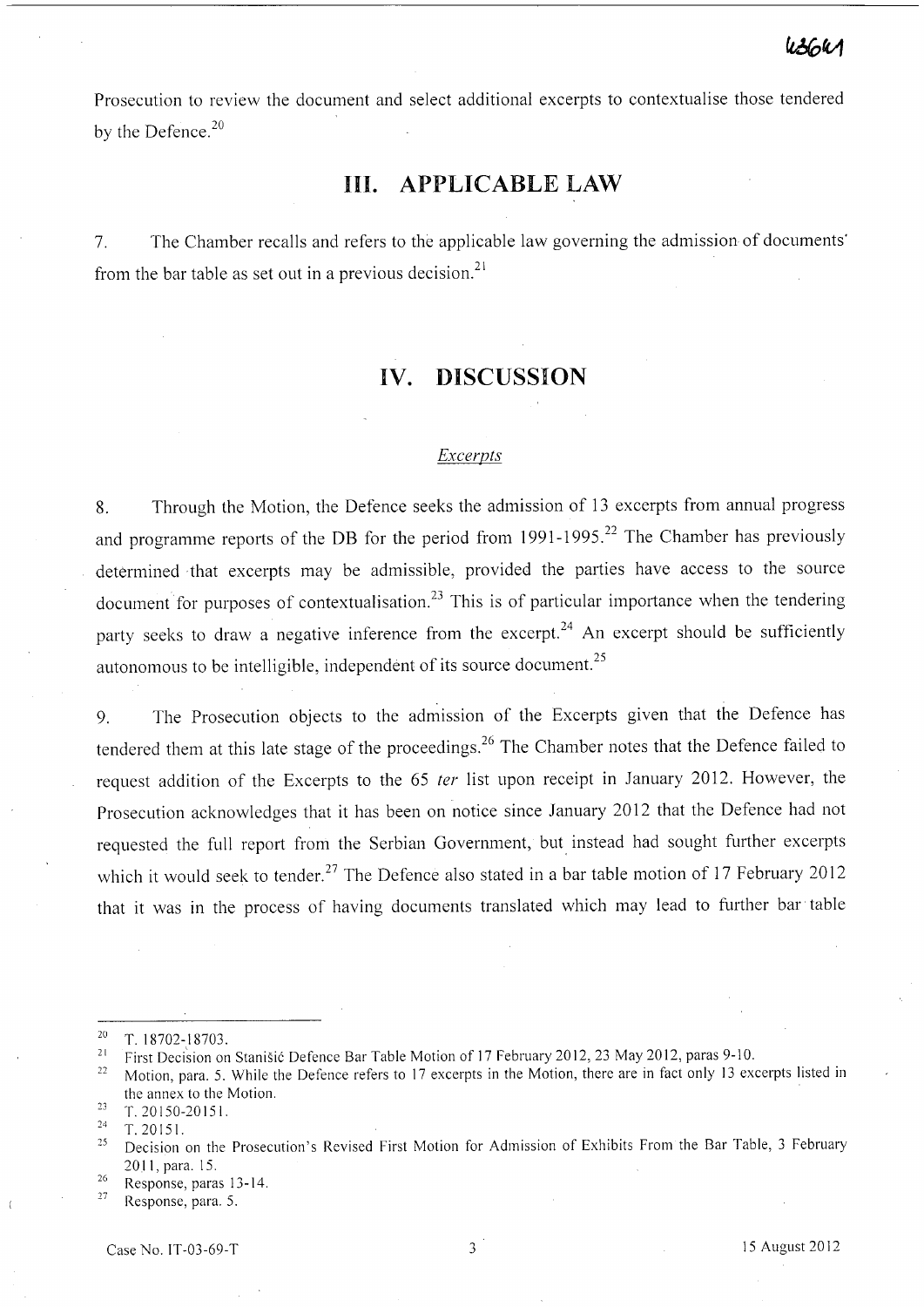## WSGWD

motions for the tendering of excerpts.<sup>28</sup> In light of the above, the Prosecution submissions regarding lack of notice do not warrant the relief sought.

10. Pursuant to the agreement reached at the Rule 54 *bis* hearing between Serbia and the parties, both parties had equal access to the source documents of the Excerpts and the Prosecution has seen them in the meantime.<sup>29</sup> The Prosecution is entitled to seek admission of further portions, following review of the documents, in order to contextualise those excerpts if it so wishes.<sup>30</sup> While the Prosecution also submits that the conclusions that the Defence seeks to draw from the Excerpts are not supported by the information contained in them, $3<sup>1</sup>$  the Chamber considers that these submissions relate to the Defence's interpretation of the Excerpts and the inferences it wishes to draw from them. Consequently, they do not affect the documents' admissibility, but instead go to the weight to be afforded to them following their admission into evidence.<sup>32</sup>

ll. The Chamber further considers that although the Defence has selected non-sequential sections from the source document, they are sufficiently autonomous to be intelligible. The Defence has also indicated the specific purpose for which it seeks admission.<sup>33</sup> The Chamber considers that the Defence has shown with sufficient specificity (i) the relevance and probative value of each of the Excerpts and (ii) how each of the documents fits into its case. The Excerpts are therefore admitted into evidence pursuant to Rule 89 (C) of the Tribunal's Rules of Procedure and Evidence ("Rules").

12. While the Prosecution further contends that it has not had the opportunity to put the Excerpts to Defence witnesses which has resulted in prejudice, $34$  the documents containing the Excerpts have been available to both parties since the Rule 54 *bis* hearing in November 201 l. In particular, the Prosecution refers to its being deprived of the opportunity to use the Excerpts with expert Milan Milošević who testified in May 2012, that is, 5 months after the Rule 54 *bis* hearing.<sup>35</sup> The Prosecution could therefore have gained access to the documents at an earlier stage and put them to Mr Milošević and/or other Defence witnesses had it so wished. The Chamber does not consider in these circumstances that the.Prosecution has suffered any prejudice such as to warrant exclusion.

<sup>&</sup>lt;sup>28</sup> Bar Table Motion, 17 February 2012, para. 14.

 $29$  T. 20062-20063, 20150-20151.

<sup>&</sup>lt;sup>30</sup> Decision on the Prosecution's Revised First Motion for Admission of Exhibits from the Bar Table, 3 February 2011, para. 15.

<sup>&</sup>lt;sup>31</sup> Response, Confidential Annex A.<br> $\frac{32}{2}$  Equation on Stanistic Defer

<sup>&</sup>lt;sup>32</sup> Fourth Decision on Stanišić Defence Bar Table Motion of 17 February 2012, 24 May 2012, para. 8.<br><sup>33</sup> Motion Confidential Annoy A

 $\frac{33}{14}$  Motion, Confidential Annex A.<br>
Response, para. 13.

<sup>35</sup> Ibid.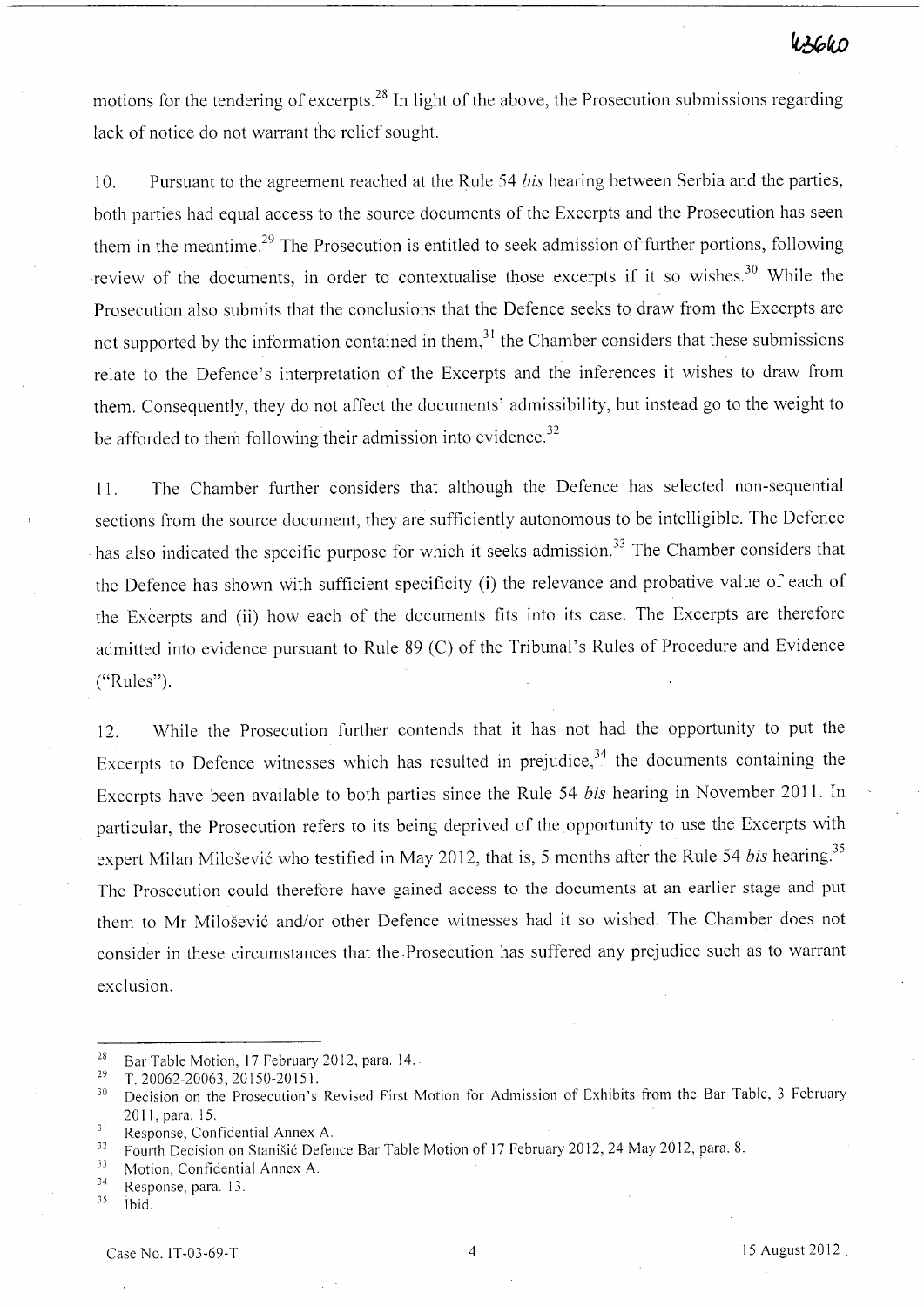13. The Chamber notes that, given the highly selective nature of the Excerpts, their probative value and the weight afforded to them will be limited to their specific content. The Chamber also observes that the Defence seeks to draw various conclusions from the absence of references to the activities of the DB in the Reports. 36 In relation to documents tendered to establish facts by negative inference, the Chamber reiterates that the Defence should provide clear references to such documents in its final brief, and elaborate on the conclusions it invites the Chamber. to draw from them, including, if appropriate, an explanation of how they refute the Prosecution evidence relating to the same issues. $37$ 

14. The Prosecution also submits that the translation provided by the Defence for lD00378.1 is at odds with previous versions of the same excerpt provided by the Serbian Authorities on another occasion. 38 The Chamber therefore instructs the Defence to obtain a verified translation of the document and upload it into e-Court.

### *MFI D277*

15. While the Chamber lacks detailed submissions from the Defence in relation to the exact purpose of admission of the document,<sup>39</sup> it considers, having reviewed the document and noting that it is a series of excerpts similar to those which are the subject of the Motion, that its purpose is clear on the face of the document. Furthermore, the document is sufficiently autonomous to be intelligible independent of its source documents. The Chamber also considers that the relevance and probative value of the document is sufficiently clear. It is therefore admitted into evidence.

## **v. DISPOSITION**

16. For the foregoing reasons, pursuant to Rule 89 CC) of the Rules, the Chamber **GRANTS** the Motion and

Ci) **ADMITS** into evidence, provisionally under seal, the documents bearing Rule 65 *ter*  nos 1D00379.l, l D00378.l, lD00377.l, *1D00372.1,* lD00377.2, 1D0377.3,

 $36$  Motion, Confidential Annex A.

<sup>&</sup>lt;sup>37</sup> Second Decision on Stanišić Defence Bar Table Motion of 17 February 2012, 23 May 2012, para. 16.<br><sup>38</sup> Becapase, Confidential Annex A, p. 4.

<sup>&</sup>lt;sup>38</sup> Response, Confidential Annex A, p. 4.<br> $\frac{39}{2}$  Equal propositions regarding MEI D277.

<sup>39</sup> For submissions regarding MFI 0277, see T.12207-12209, T. 18702-18709.